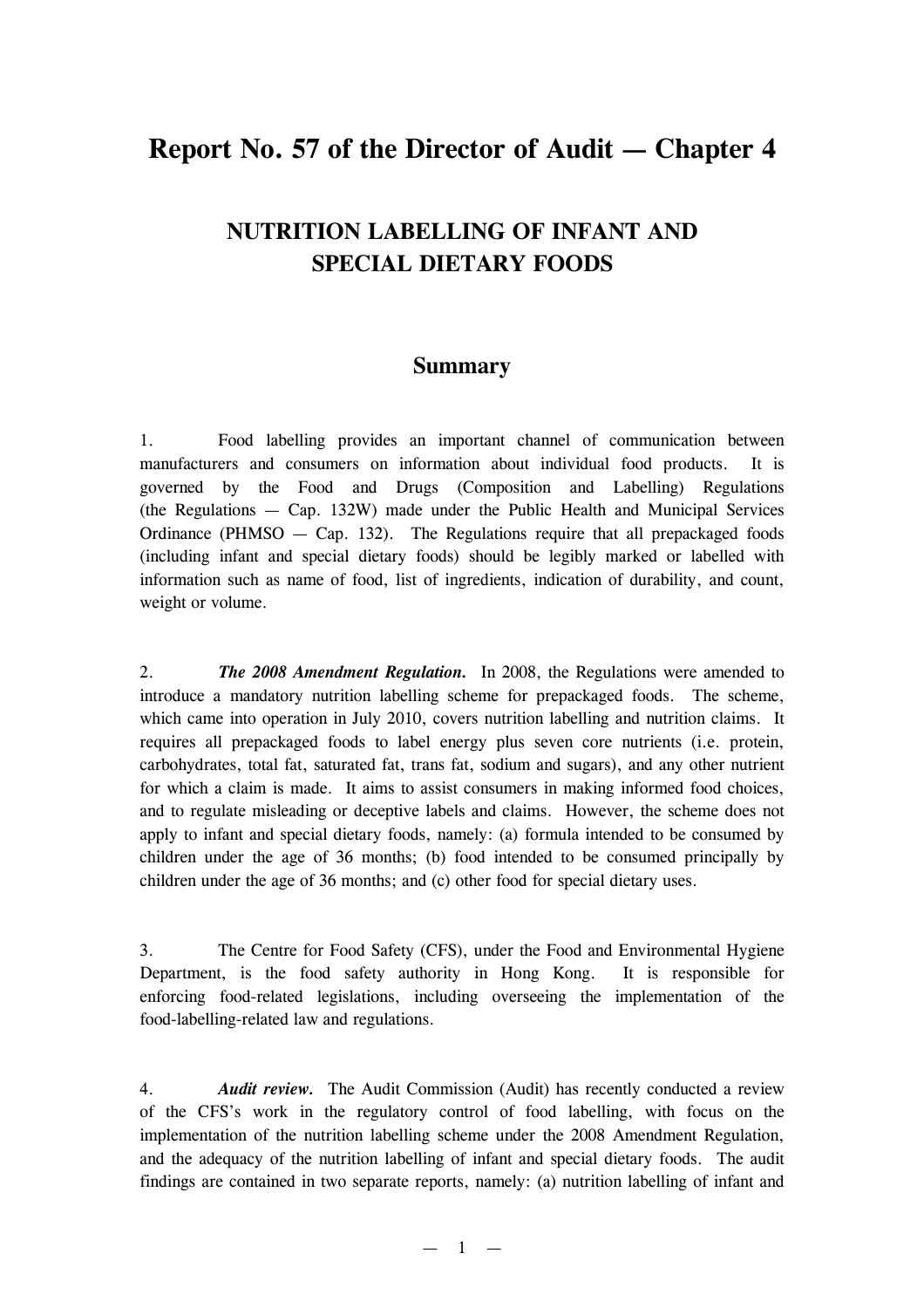special dietary foods (the subject matter of this summary); and (b) food labelling (Chapter 3 of the Director of Audit's Report No. 57). To support the audit work in this Report, Audit has examined various types of infant and special dietary foods (with the results of 12 case studies included in this Report). Audit has also commissioned a local university to conduct laboratory tests to verify the information on nutrition labels of such foods.

#### **Infant and special dietary foods not covered by the 2008 Amendment Regulation**

5. The nutrition labelling scheme in Hong Kong was developed with reference to the principles adopted by the Codex Alimentarius Commission (Codex — an international authority to develop food standards and guidelines), local health conditions and international practices. According to the Administration, infant and special dietary foods were not included in the scheme because the consumers of these products had different nutritional requirements and concerns vis-à-vis the general population, and these foods were regulated by different Codex standards and guidelines. Nonetheless, as early as 2005, the Administration undertook to review the need for introducing nutrition labelling requirements covering these foods in the future.

6. *Importance of nutrition labelling.* Good nutrition is very important in every stage of life. Infants, young children and people with special dietary needs are generally more vulnerable and, therefore, foods for them have to be more strictly regulated. Apart from the general standards and guidelines on nutrition labelling that generally apply to infant and special dietary foods, Codex has developed specific additional standards to govern such foods. Taking infant formula as an example, Codex has laid down comprehensive standards on its compositional, quality and safety requirements to ensure its nutritional safety and adequacy to support the growth and development of infants. In particular, Codex has suggested the prohibition of the use of nutrition and health claims for foods for infants and young children, except where specifically provided for in relevant Codex standards or national legislation.

7. *Compliance with Codex standards and guidelines not mandatory.* Given that compliance with the Codex standards and guidelines is not mandatory, unless compliance is made as a requirement, infant and special dietary foods marketed in Hong Kong cannot be effectively regulated by the Codex standards and guidelines. The Administration has however neither set any separate law or regulations to govern nutrition labelling of such foods, nor required them to comply with relevant Codex standards and guidelines.

8. *Audit examination of selected infant and special dietary foods.* Audit examined selected infant and special dietary foods marketed in Hong Kong to ascertain the extent to which such foods had followed the Codex standards and guidelines. Audit found that a few infant and follow-up formulae did not strictly follow the Codex standards and guidelines in that: (a) there were deviations from the Codex standards and guidelines in nutritional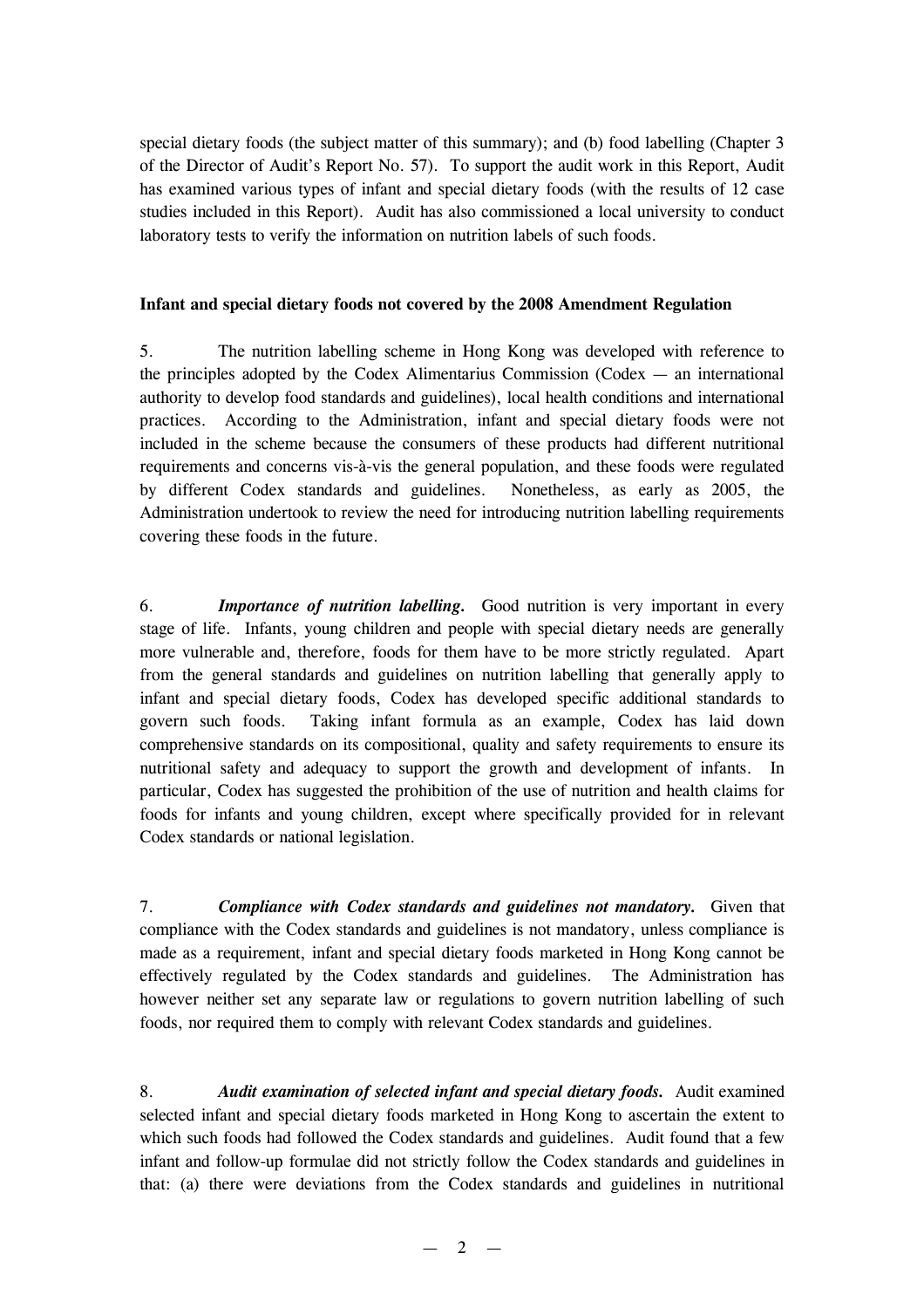composition and labelling. For example, the ratio of " $\geq 1:1$ " for arachidonic acid (AA/ARA) to docosahexaenoic acid (DHA) as required by Codex was not adopted for two imported infant formulae; and (b) nutrition and health claims, and other claims were commonly used by formula traders to promote infant and follow-up formulae. Audit examination of selected special dietary foods also revealed that some of such products contained claims which might not be in line with the Codex standards and guidelines. To safeguard public health, Audit considers that the Administration needs to critically consider whether it is in the public interest for the Government to continue relying on the trade to comply with the Codex standards and guidelines at their discretion (see para. 19).

#### **Regulation of nutrition information**

9. The regulation of nutrition information for infant and special dietary foods is important because such foods are targeted at the more vulnerable subgroups of the population with special dietary needs. Six years have however passed since the Administration undertook in 2005 to review the need for introducing nutrition labelling requirements for infant and special dietary foods (see para. 5).

10. *No verification of nutrition information.* Since its establishment in 2006 and up to mid-2011, the CFS had not conducted any risk assessment studies on nutrition of infant and special dietary foods. In its food surveillance, the CFS had also not selected any such foods for verifying the correctness of the nutrition information declared.

11. *Powers under section 61 of the PHMSO not invoked.* In the absence of specific law and regulations, the Administration mainly relies on the general provisions of the PHMSO to regulate infant and special dietary foods marketed in Hong Kong. Section 61 of the PHMSO, which disallows a label or advertisement that falsely describes the food or misleads as to the nutritional or dietary value of the food, can be invoked against malpractices identified in relation to infant and special dietary foods. However, the CFS had so far not invoked section 61 in any case in relation to such foods.

12. *Proactive actions not taken.* Codex has prohibited the use of nutrition and health claims for foods for infants and young children (see para. 6). The World Health Organization (WHO) in its International Code of Marketing of Breast-milk Substitutes issued in 1981 (the WHO Code) has also recommended no advertisement or other form of promotion of breast-milk substitutes (which include infant formula). Audit however notes that the use of claims to promote foods for infants and young children is common in Hong Kong (see para. 8). There was no evidence that the CFS had taken proactive actions to verify the validity of claims by seeking scientific evidence from the food traders, or to stop them from using the claims. The possible use of misleading or exaggerated claims in foods for infant and young children, particularly infant and follow-up formulae, is a cause for concern.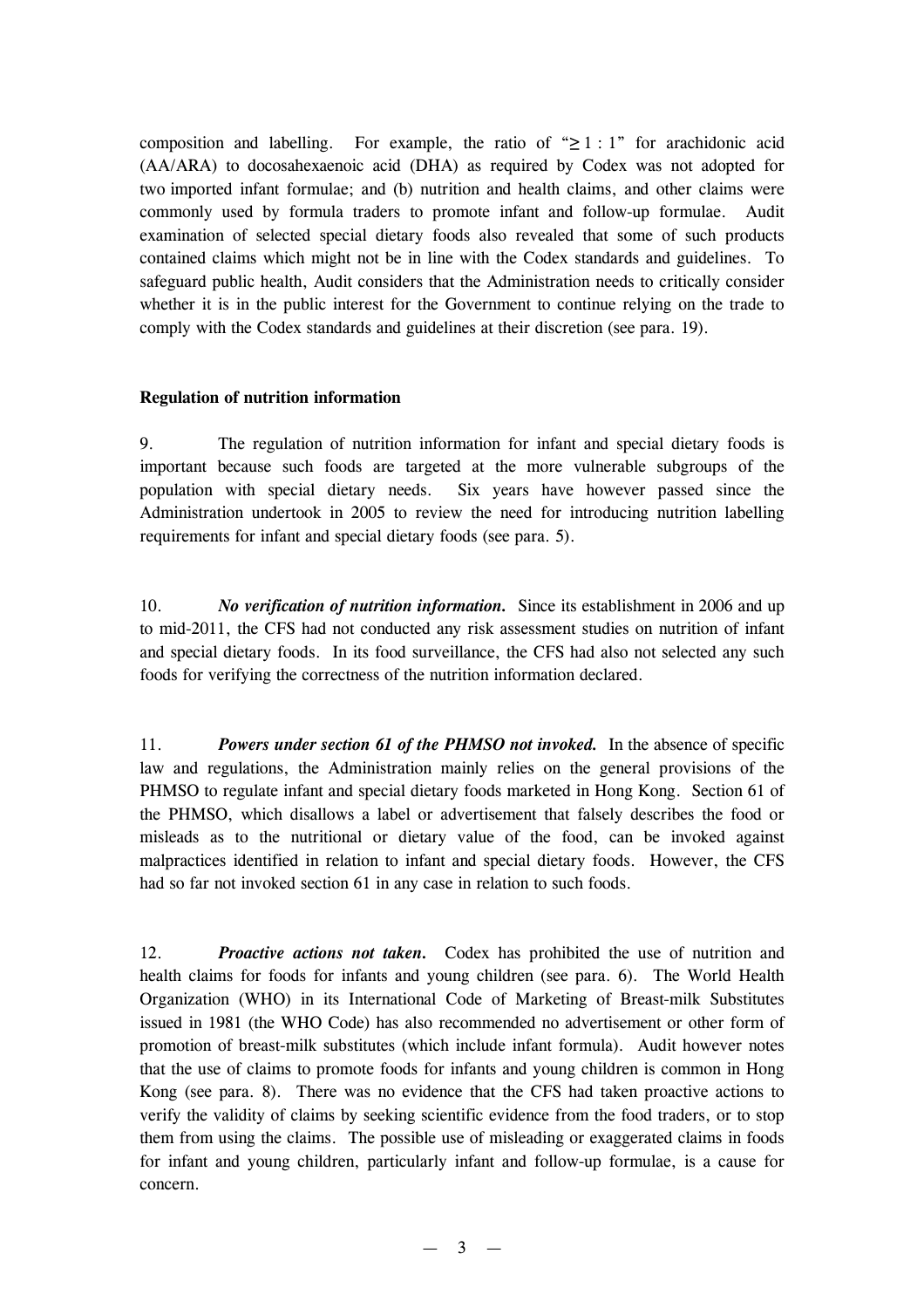13. *Enquiries/complaints not always properly followed through.* From time to time, the CFS received complaints and enquiries from various sources relating to nutrition of infant and special dietary foods. However, the complaints and enquiries were not always properly followed through by the CFS. Audit considers that the inadequacy in the follow-up actions might result in the Government's delay or inability to timely detect potential threats to public health.

14. *Audit examination of selected infant and special dietary foods.* Audit examined selected infant and special dietary foods marketed in Hong Kong to ascertain the accuracy of the nutrition information displayed on their food labels. For some of such foods examined, Audit found that there were obvious deviations between the nutrition information displayed on the nutrition labels and their nutrient contents. Some of the deviations would have fallen outside the CFS's tolerance limits had the nutrition labelling scheme been applied to the products concerned. Besides, the products examined did not meet some of the scheme requirements. Had such products been covered by the scheme, some of the deviations and non-compliances identified would have triggered the issue of warning/enquiry letters and enforcement actions by the CFS. Given these, Audit considers that the Administration needs to critically consider whether it is in the public interest to continue relying on the trade to self-regulate (see para. 19).

15. *Difficulties to differentiate special dietary food from others.* The Regulations have not provided any definition of "food for special dietary uses". To assist the trade and consumers to determine whether a food product should be classified as "food for special dietary uses", the CFS has specified some principles and guidelines on its website. Audit is however concerned that in the absence of a legal definition, there were food products serving special population subgroups, but not regarded by the CFS as "food for special dietary uses" under its principles and guidelines. As such, they should have fallen within the scope of the nutrition labelling scheme. However, Audit found that some of these products might not have complied with the scheme in various areas.

#### **Development of a Hong Kong Code of Marketing of Breast-milk Substitutes**

16. *The WHO Code.* The aim of the WHO Code (see para. 12) is to contribute to the provision of safe and adequate nutrition for infants by, among others, ensuring the proper use of breast-milk substitutes on the basis of adequate information and through appropriate marketing and distribution. The WHO Code contains recommendations to regulate the advertising and marketing of breast-milk substitutes and on the ways governments should implement the Code. In May 2010, the WHO urged its member states to end all forms of inappropriate promotion of foods for infants and young children, and ensure that nutrition and health claims should not be permitted for such foods, except where specifically provided for in relevant Codex standards or national legislation.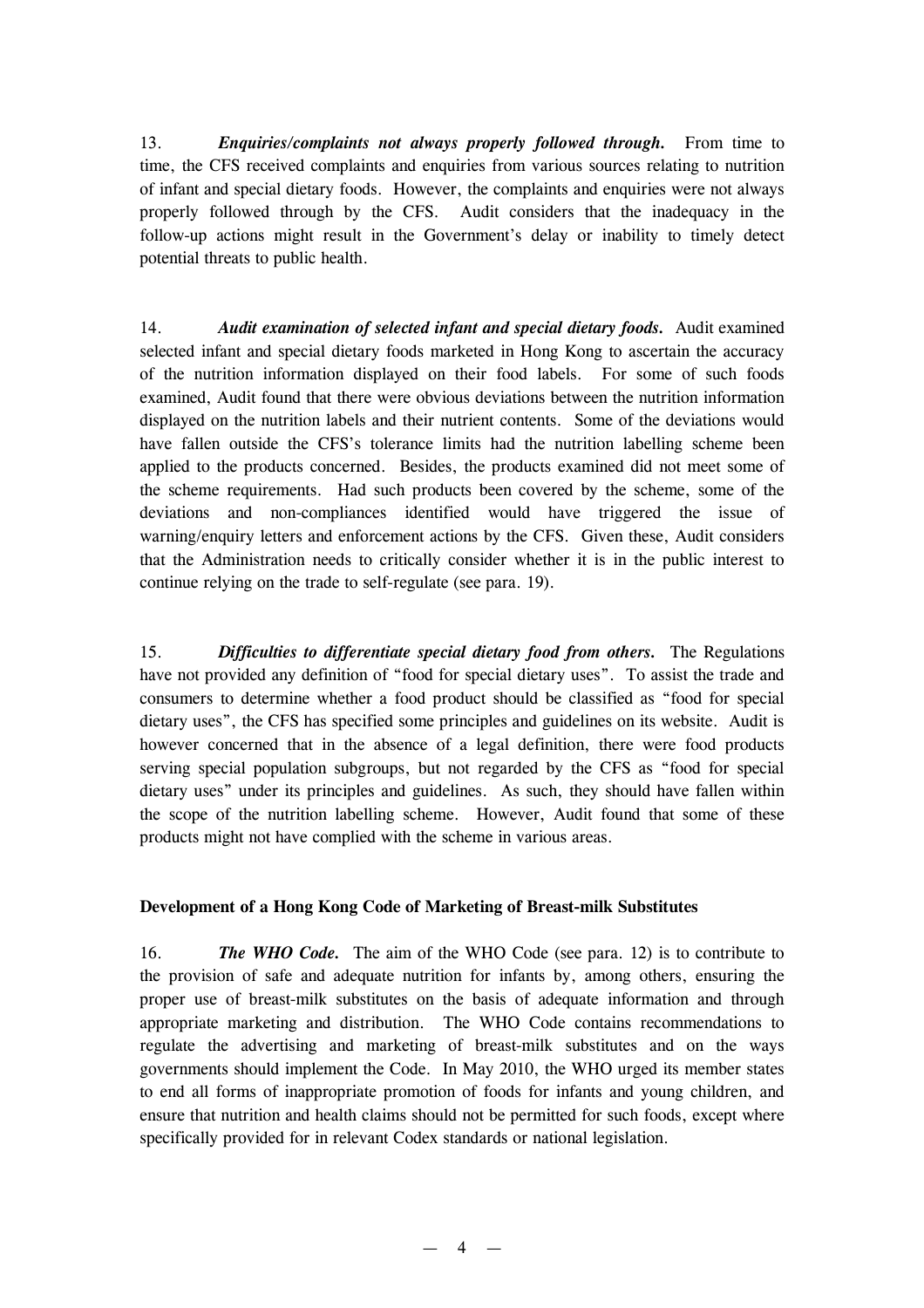17. With reference to the WHO Code, many countries have developed their advertising and marketing guidelines applicable to their own countries for compliance by the trade. In Hong Kong, the Government has not yet made it a mandatory requirement for the trade to comply with the WHO Code. In other words, the Government mainly relies on the trade to self-regulate.

18. *Setting up a task force to develop the Hong Kong Code.* In June 2010, the Administration set up a task force to develop the Hong Kong Code. The objective of the Hong Kong Code was to regulate the manufacturers and distributors of breast-milk substitutes and related products, and to prohibit malpractices in advertising and marketing such products. According to the Administration, the Hong Kong Code would be put into implementation within 2012. After its implementation, the Department of Health would monitor the situation and canvass the views of various parties to consider if there would be a need to step up enforcement and regulation.

19. Audit welcomes the Administration's efforts to develop the Hong Kong Code, but considers that, because compliance with the Hong Kong Code would be voluntary, the development of the Hong Kong Code alone may not be sufficient for regulating the nutritional composition of foods for infants and young children, including infant and follow-up formulae. The Administration needs to conduct a review to critically consider introducing appropriate law or regulations to govern nutritional composition and labelling of infant and special dietary foods marketed in Hong Kong. Paragraphs 8 and 14 are also relevant.

### **The way forward and audit recommendations**

20. Audit welcomes the implementation of the nutrition labelling scheme. However, the scheme does not apply to infant and special dietary foods. This audit has revealed various inadequacies in the nutritional composition and labelling of infant and special dietary foods marketed in Hong Kong. The Administration needs to take actions to address these issues as a matter of urgency.

21. *Audit has recommended that the Secretary for Food and Health should, in collaboration with the Director of Food and Environmental Hygiene and the Director of Health:*

*(a) conduct a review to critically consider introducing appropriate law or regulations to govern nutritional composition and labelling of infant and special dietary foods marketed in Hong Kong;*